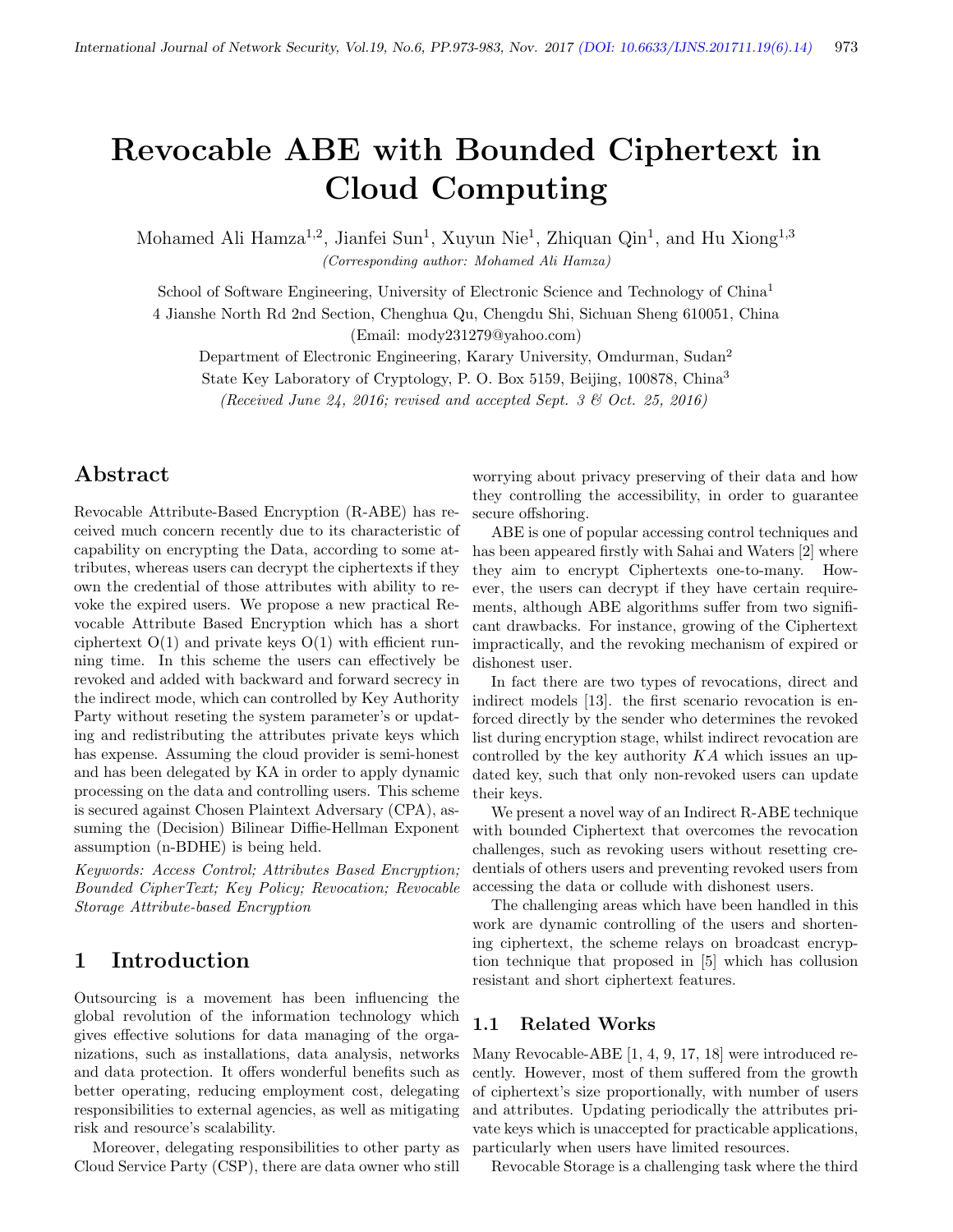party can modify the existing ciphertext to block the repealed users from accessing the stored data in outsourcing storage without intermediating of the data owner while the other user can keep accessing it. Sahai and Waters innovated et al. [3] the first revocable storage when they used only publicly available information with periodically updating the ciphertexts and private keys. However, the size of ciphertext increased linearly with number of associated attributes, also needs to re-distribute periodically the private keys for all non-revoked users.

Nuttapong and Hideki proposed a Conjunctive Broadcast and Attributed Based Encryption, where the private key Conjuncted with a user index and the ciphertext associated also with a user index set S, the decryption can achieve if the condition on attributes of the ABE hold and, in addition,  $ID \in S$  and KeyGen used  $ID$  with Linear Secret Sharing Schemes, but the size of CT and private keys were large [14].

Junbeom and Dong proposed et al. [11] designed revocable CP-ABE Schemes with periodic or timed revocation with the help of the semi-trusted proxy deployed in the Cloud Services Provider (CSP). The main drawback of these schemes is relayed on other part for re-encryption.

David and Thomas presented et al. [8] a broadcast encryption scheme, with attribute-based mechanisms that lets the Data Owner to add/revoke groups of users were defined by their attributes, also the size of private keys is grown with the number of attributes that are related to the user and size of Ciphertext is also increased linearly with the number of attributes used in the access policy whereas the public key is somewhat large.

#### 1.2 Our Result

This section gives a comparison between state-of-art schemes and our novel approach which realizes shrinking of the private keys's and ciphertext size without influences with number of users or associated attributes, also the performance is enhanced by applying precomputed algorithms and cached the computation in secure memory. Table 1 shows the comparison.

We denote for the parameters of table1 as follows: U is universe attributes or all possible attributes in the scheme, S is set of attributes that have assigned to the user,  $\bf{Y}$  is set of possible attributes have associated to CT, r is number of revoked user, Nmax the number of leaf nodes in I where The total number of all nodes in the circuit is  $2Nmax$ ?1, SD is Subset Difference Method, (RSABE) Revocable Storage Attribute-based Encryption, DO, nx is the number of rows that selected by map function  $p(x)$  for all x in Y, **aMSE-DDH** augmented multi-sequence of exponents decisional Diffie Hellman problem, IBBE identity-based broadcast encryption, M number of total users in the schemes, COBG Composite-Order Bilinear Groups.

#### 1.3 Contributions

We proposed a concrete R-ABE with following achievements (I) Short ciphertext and independent from number of users or attributes. (II) The key authority  $KA$  has ability to revoke or add users efficiently (III) The revocation processes did not need reseting user credentials or redistributing of the private keys or the public key (only the updated key) (IV) There a proxy re-encryption to prevent the existing data, however, each ciphertext will re-encrypt once before storing it in semi-trust third party  $T T P$  (V) The scheme prevents a repealed user from accessing the old ciphertext by modify tiny part of ciphertext (about 25% of the original ciphertext).

#### 1.4 Organization

Section 2 will present preliminaries and definitions of some security notions, Section 3 describes the scheme's constructions and correctness of the scheme, Section 4 introduces the security game and proving of the system's security, Section 5 presents some enhancement technique and applying precomputed algorithm to improve the cost of system's computations, Section 6 presents implementation and result, and in Section 7 concludes and shows the open problems and future work.

# 2 Preliminaries and Definitions

This section shows the preliminaries and definitions of some security tools which will use to construct the scheme.

#### 2.1 Bilinear Mapping

We review some facts associated to bilinear map cycle groups which are efficient and computable, introduced by Boneh and Frankin [7], both groups have the same prime order group  $p$ , the map function must satisfy the following properties:

- Computability: There exist polynomial time algorithm when given  $g_1, g_2 \in G$  that can compute  $e(g_1, g_2) \in$  $G_T$ .
- **Bilinear:** For any  $a, b \in Z_p$  the bilinear function is such that  $e(g_1^a, g_2^b) = e(g_1, g_2)^{a,b} \in G_T$  are Non-Degenerate where g is generator of G and  $e(g, g)$  generator of  $G_T$  where  $e(g, g) \neq 1$ .
- Access structure: Suppose  $\{P_1, P_2, \ldots, P_n\}$  is a set of attributes, we say a selection of attribution  $S \in$  $2^{\{P_1, P_2, ..., P_n\}}$  is monotone if  $\forall B, C: B \in A$  and  $B \subseteq C$  then  $C \in S$ , a monotone access structure is a group collection of non-empty subsets  $S \in$  $2^{\{P_1, P_2, ..., P_n\}} \setminus \{\emptyset\},\$  the authorized sets is in S or qualified set, and the sets are not in S called the unauthorized sets. We emphasize on restriction that using monotone access structures in our system.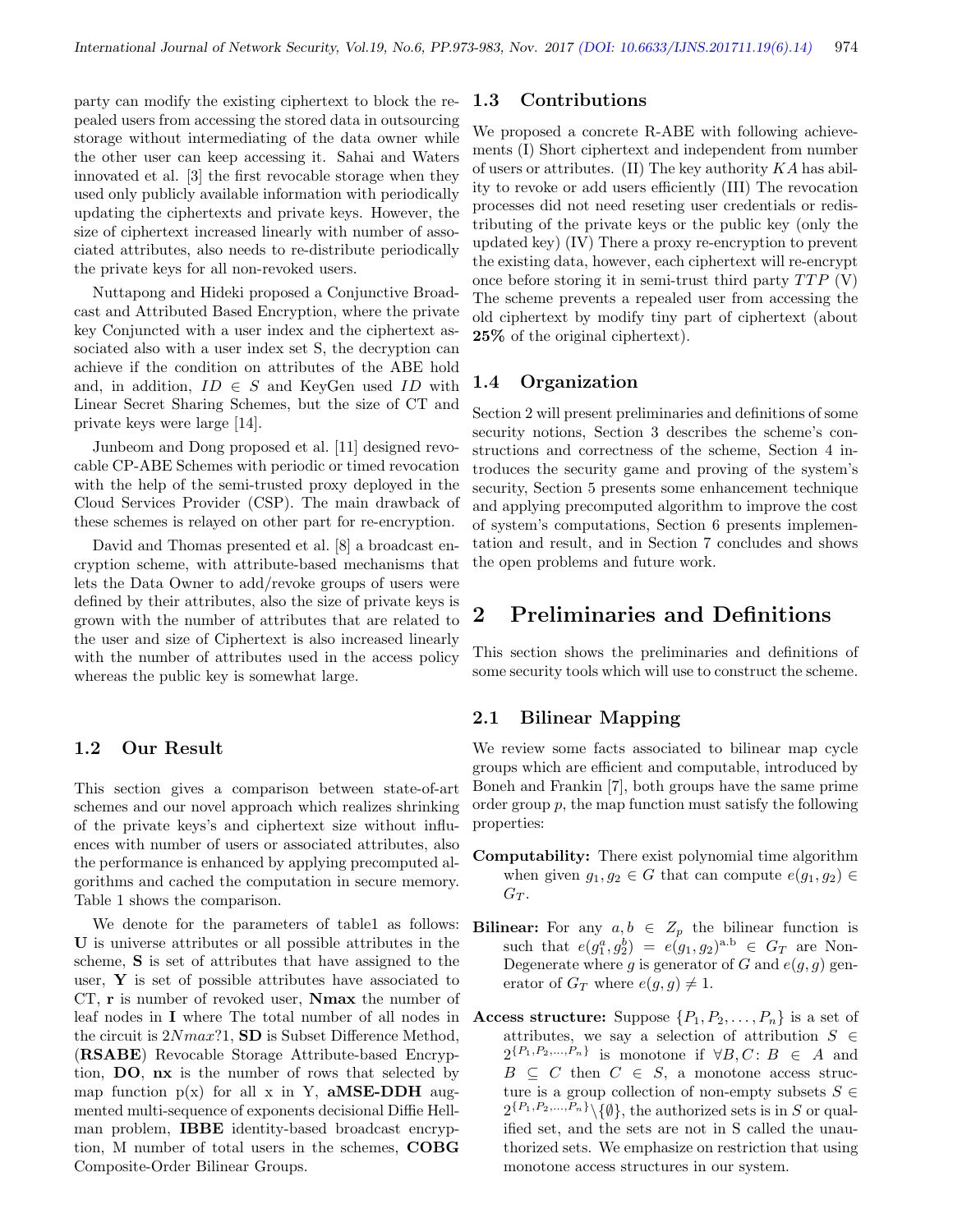| <b>Scheme</b>    | $\left\lceil 3 \right\rceil$ | $\left[ 20\right]$ | [16]                    | $\left[10\right]$ | $\left\lceil 15 \right\rceil$ | Our                     |
|------------------|------------------------------|--------------------|-------------------------|-------------------|-------------------------------|-------------------------|
| PK               | O( U )                       | 6                  | 112                     | O(2 U )           | O(2 U )                       | O(2 M )                 |
| Pr               | O(2 S )                      | $2 S  + 2$         | $5 + 16L + 16$          | O( S )            | O(2 U )                       | O( S )                  |
|                  |                              |                    | log2Nmax                |                   | $+O( S )$                     |                         |
|                  |                              |                    | $+logNmax$              |                   |                               |                         |
| CT               | O( Y )                       | $2 Y  + 2$         | O( RL )                 | $O(3.nx*L)$       | O(1)                          | O(1)                    |
| Update           | $(Pr + CT)$                  | $PK+Pr$            | $(St + RL)$             | Pr                | Pr                            | $\overline{CT}$         |
|                  |                              | $+MSK$             |                         |                   |                               |                         |
| Security         | COBG                         | (DBDH)             | (DLIN)                  | COBG              | aMSE-DDH                      | Decisional              |
| Assumption       |                              |                    |                         |                   |                               | qBDHE                   |
| Security         | Oracles                      | Selective          | Full                    | Selective         | Selective-CPA                 | Selective               |
| Game             | <b>CPA</b>                   | <b>CPA</b>         | <b>CPA</b>              | Oracle-CPA        | Non-interactive               | <b>CPA</b>              |
| Access           | <b>LSSS</b>                  | <b>LSSS</b>        | (SD)                    | <b>LSSS</b>       | <b>LSSS</b>                   | Fine                    |
| <i>Structure</i> | $L \times n$                 | $L \times n$       | <b>LSSS</b>             | $L \times n$      | $L \times n + IBBE$           | Grained                 |
| Policy           | KP-ABE                       | $CP-ABE$           | KP-ABE                  | $CP-ABE$          | $CP-ABE$                      | KP-ABE                  |
|                  |                              |                    |                         |                   | KP-ABE                        |                         |
| Revocation       | KA to TTP                    | KA to TTP          | KA to DO                | KA to AAs         | KA only                       | KA to TTP               |
| Delegation       |                              |                    |                         |                   |                               |                         |
| Revocation       | Periodically                 | On Demands         | $\overline{On}$ Demands | Periodically      | $\overline{On}$ Demands       | $\overline{On}$ Demands |
| Methodology      |                              |                    |                         |                   |                               |                         |
| Supporting       | Yes                          | N <sub>O</sub>     | N <sub>O</sub>          | N <sub>O</sub>    | N <sub>O</sub>                | Yes                     |
| <b>RSABE</b>     |                              |                    |                         |                   |                               |                         |

Table 1: Comparison between other ABE schemes

Access Circuit: Let  $C$  be a circuit represents accessing control of attributes holders, which contains mainly from (AND-Gate, OR-Gate) nodes, we denote to  $\{att_i\}_{i\in k}$  as the set of attributes which are given to the user k,  $Nmax$  is total number of attributes which input to the circuit (leaf nodes),  $d$  is a depth of the circuit and equals generally to the number of circuit's layers,  $node_x$  is an indexed node which starts from initial node (the root)  $node_1$  or the output of circuit down to the last node  $node_l$  notice that  $l \leq 2Nmax - 1$  is total number of nodes in the circuit, a non-leaf nodes are the attribute nodes  $nod_x$  where  $(l - Nmax) \leq x \geq l$ , an input to the  $node_x$  are  $input(node_x) = (A, B)$  where A and B are the direct inputs to the node, an output of  $node_x$ is denoted by *output*( $node_x$ ), namely if  $\{att_i\}_{i\in k}$  is set of attributes which assigned to user  $k$  so we say  $C({\lbrace att_i \rbrace_{i\in k}})$  =true obviously if  ${\lbrace att_i \rbrace_{i\in k}}$  satisfied the access circuit  $C$ , also any  $node_x$  is satisfied if its output is true  $C({\{att_i\}}_{i\in k}) = true|\forall input(node_x) \subseteq$  $\{att_i\}_{i\in k}.$ 

# 3 Revocable ABE with Bounded Ciphertext Scheme

The proposed system is contained of six probabilistic algorithms which are setup, keygen, encrypt, re-encrypt, decrypt and updatekey as described in next paragraph assuming that there exist semi Trusted Third Party  $TTP$ 

who is responsible of re-encrypts the data and proceed the revocability tasks which are delegated from Key Authority  $KA$  who is accountable for keys managing, figure 1 shows the interactions between parties.



Figure 1: System model

## 3.1 Scheme Definition

**Setup** $(n, \lambda)$ : This algorithm runs by KA after inputs the number of total users n with the security parameter  $\lambda$ and publishes out the public key  $PK$ , public parameters  $PP$  and keeps master secret key  $MSK$  secret.

**KeyGen**  $(k, \{Attr\}_{\forall i \in S_k}, MSK)$ : KA takes the user in-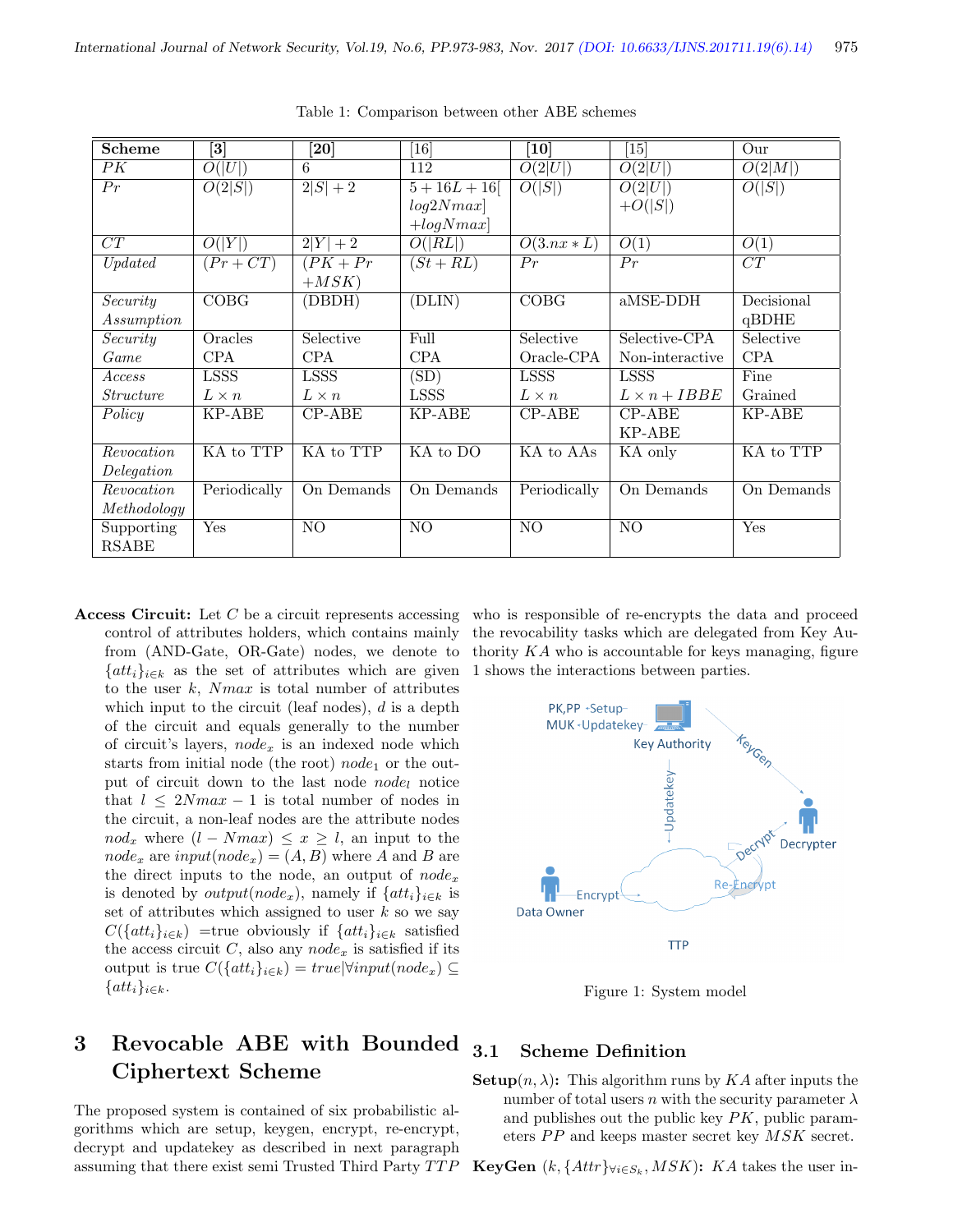dex  $k \in [n]$ , set of user's attributes  $\{Attr_i\}_{\forall i \in S_k}$  and the master secret key  $MSK$  and outputs the private key for each attribute  $\{pr_{k,i}\}.$ 

- **UpdateKey**( $k$ , { $Attr_i$ } $\forall i \in S_k$ ,  $MSK$ ): The  $KA$  uses  $k$ the current user index,  $\{Attr_i\}_{i \in S_k}$  user's attributes that were assigned to user  $k$  and  $MSK$  master secret key, this algorithm will output refreshed master updated key  $MUK$  and submits the delegation key  $DK$ that can depute  $T T P$  to handle either adding or revoking users, an UpDateKey algorithm might run if one of the four actions happened:
	- 1) Adds new user with new attributes and submits the new attributes private  $\text{key}\{pr_{k',i}\}\$ and outs a new index  $k'$ .
	- 2) Adds new attributes for existing user k.
	- 3) Revokes existing user k permanently from the scheme.
	- 4) Revokes some Attributes? $\{pr_{k,i}\}\$  from user k.
- **Encrypt** $(M, PP, PK, MUK)$ : This a probabilistic algorithm works in very straightforward ways by taken the message  $M$ , public parameter  $PP$ , public key PK and master updated key  $MUK$ , the algorithm outputs succinct ciphertext  $CT_0$ , we emphasis on the size of ciphertext is not impacted neither number of legitimate user nor valid attributes, size of  $CT_0$  precisely  $O(CT_0) = 1$  which offered efficient property.
- **Re-encrypt**  $CT_0$ ,  $PP$ ,  $PK$ ,  $MUK$ ): The TTP is allowed to modify the existing ciphertext either for preventing expired users from accessing it or allowing new user to permit accessing these encrypted data, this algorithm runs after  $TTP$  received the  $CT_0$  directly or on demand of KA after receiving delegation keys, and outs the CT.
- $\textbf{Decrypt}(CT, k, \{pr_{k,i}\}, PP, MUK)$ : The decrypter uses this algorithm and inputs ciphertext  $CT$ , user index k, attributes private keys  $\{pr_{k,i}\},$  public parameter  $PP$  and master updated key  $MUK$ , then it decrypts out the message  $M$ .
- Correctness: Required that the system to be correct, specifically as follows:

 $Pr[Dec(CT, S, k, \{pr_{k,i}\}, PP, MUK) = M | \forall S, k,$  $(PP, PK, MSK) \leftarrow Setup(n, \lambda),$  ${pr_{k,i}} \leftarrow KeyGen(k, {Attr_i}, MSK)$  $MUK \leftarrow UpDatekey(k, \{Attr_i\}, MSK)$  $CT_0 \leftarrow \text{Energy}(M, PP, PK, MUK)$  $CT \leftarrow ReEnergy(CT_0, PP, PK, MUK),$  $\forall i \in S_k$ ] = 1. (1)

#### 3.2 Security Game

Revocable ABE with Bounded Ciphertext is secure against selective chosen plaintext adversary CPA, where the security game is made up between an adversary A and a challenger B as follows.

- **Setup:** B selects at the beginning the authorized set  $S_0$ , also selects the revoked set  $S_r$  such that  $S_r \subset S$ , then runs setup and UpDatekey algorithms and submits public key  $PK$ , public parameter  $PP$  and master updated key  $MUK$  to  $A$  whereas keeps master secret key  $MSK$  hidden from  $A$ , the adversary selects set of users and submits them to  $B$  as challenged set  $S$ .
- Phase 1: Adversary A is asking adaptively the challenger B queries about attribute private keys for number of users  $S_q = \{q_1, q_2, ..., q_r\}$  with one of the two restrictions:
	- 1) Case 1: In this case the adversary A chose an user  $k \in S_q$ , that must not belong to authorized sets  $k \notin S_0$  and each attributes  $\{att_i\}$  of user  $k$  satisfied the access circuit  $C$  commonly  $C({\{att_i\}}_{i\in k}) = true.$
	- 2) Case 2: A asks for the user  $k \in S_q$  belonged to authorized sets  $k \in S_0$  and he/she has been revoked  $k \in S_r$ . Also user k satisfied the access circuit  $C({\{att_i\}}_{i\in k}) = true.$

Then challenger obtains attributes private keys by running KeyGen algorithm and responds to adversary A with attributes private keys.

- Challenge: After adversary A satisfied from asking queries then will pick up two random messages  $m_0, m_1$  where  $|m_0| = |m_1|$  and submits two message to challenger who will toe coin  $b \in$  $\{0,1\}$  and applies encryption algorithm on  $CT_b =$  $\text{Encrypt}(m_b, PK, PP, MUK)$  and sends  $CT_b$  to adversary as challenge.
- **Phase 2:** The adversary A is continuing adaptively queries the challenger  $\beta$  in similar way of Phase1 by sending request for other attributes private keys  $S_2 =$  ${q_{r+1}, q_{r+2}, \ldots, q_m}$  and we recall same phase1's restrictions.
- Guess: Eventually adversary  $A$  outs the guessing of  $b'$ and wins iff  $b = b'$ .

#### 3.3 Security Assumption

Our system's security is based on the complexity of (Decisional) Bilinear Diffie-Hellman Exponent Assumption  $(n-BDHE)$  [6, 19] relays on choosing a symmetric pairing  $e: G \times G \Rightarrow G_T$  where G is a bilinear multiplicative group of prime order  $P$ ,  $G_T$  is target group of prime order P. The (decisional)  $n - BDHE$  problem described when given to an algorithm  $B$  this tuples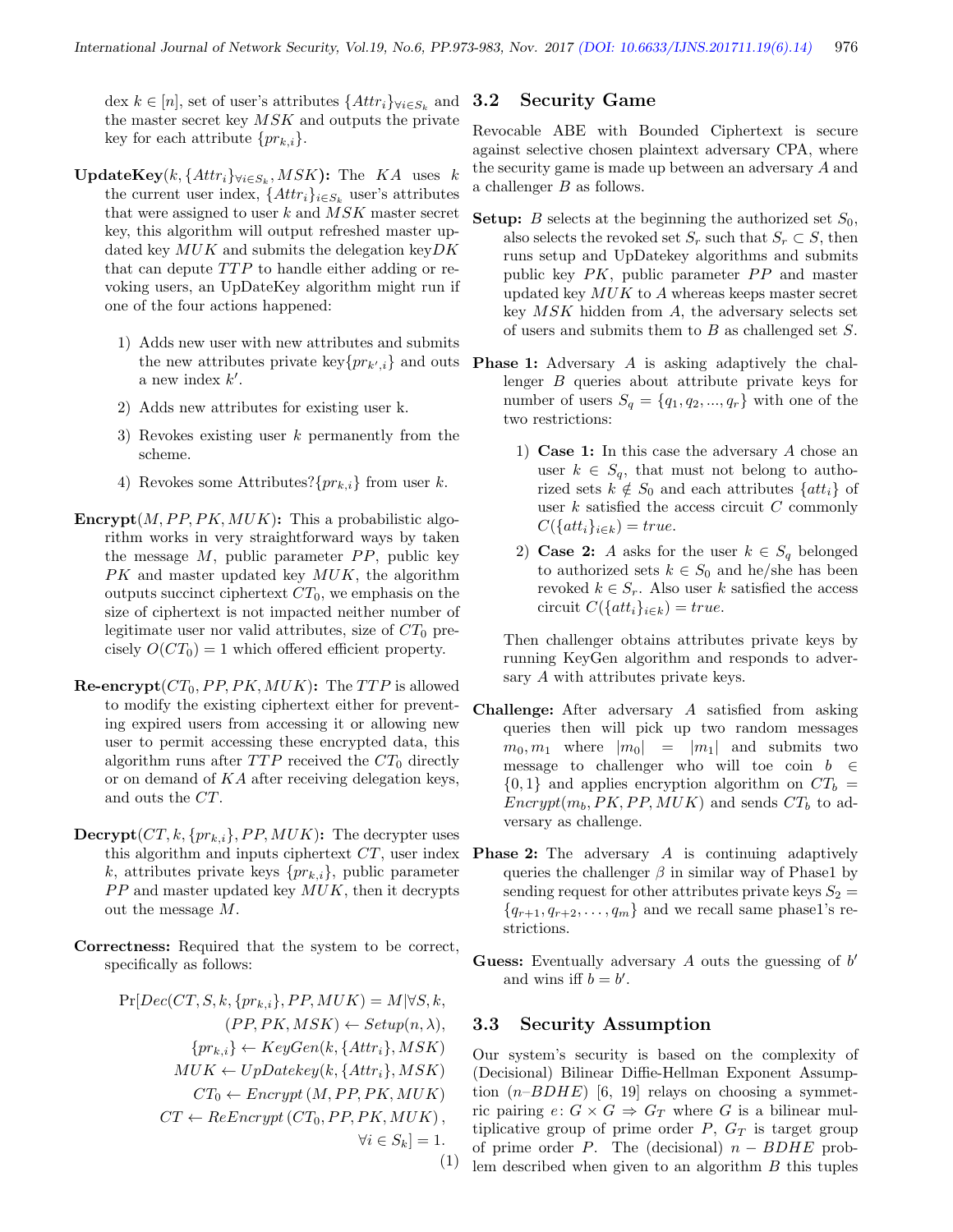$(h, g, g_1, g_2, \ldots, g_n, g_{(n+2)}, \ldots, g_{2n}) \in G^{(2n+1)}$  then the algorithm B can output  $b \in \{0,1\}$  with advantage  $\zeta$ , in breaking decisional  $n$ -BDHE in  $G_T$  if

$$
|\Pr[B(h, g, g_1, \dots, g_n, g_{(n+2)}, \dots, g_{2n}, e(g_{n+1}, h)) = 0] - Pr[B(h, g, g_1, \dots, g_n, g_{(n+2)}, \dots, g_{2n}, T) = 0]| \ge \zeta.
$$

With probability over the random choice of generator  $g, h \in G$ ,  $\alpha \in Z_n$ ,  $T \in G_T$  and the random bits used by B, the left part of above equation is valid distribution and is denoted  $V-BDHE$  and the right part invalid random **UpDatekey**  $(k, \{att_i\}_{(i \in S_k)}, PK, MSK)$ : This algodistribution and denoted R–BDHE.

## 4 Construction

We describe in this section the constructing of revocable ABE, as far we assume there exist Key Authority (KA) that in charges for creating users attributes private keys and revokes or adds users, Semi Trusted Third Party (**TTP**) that will re-encrypt the ciphertext and applies revocation or addition of users, Data Owner (DO) and decrypter, all of the above parties are participating as follows.

**Setup** $(n, \lambda)$ : Setup algorithm is running by KA to generate the public parameters  $PP$ , public key  $PK$  and master secret key  $MSK$ , n is the input for this algorithm which is a number of expected users and  $\lambda$  is security parameter, the algorithm chooses  $g \leftarrow G$  uniformly as generator of source group G and  $\alpha, \gamma \Leftarrow Z_p$ , we denote  $g_k = g^{(\alpha^k)}$  the public parameter is PP to compute public PK, the KA picks random  $\beta \Leftarrow Z_p$ and computes the following tuple:

$$
PP = (g, g_1, g_2, \dots, g_n, g_{(n+2)}, \dots, g_{2n}, v = g^{\gamma})
$$
  
\n
$$
\in G^{(2n+1)}
$$
  
\n
$$
PK = (g' = g^{\beta}, w = e(g_n, g_1)^{\beta}, S_0)
$$
,  
\n
$$
MSK = (\alpha, \gamma, \beta)
$$
 (2)

where  $S_0$ , S are initial authorized and current authorized set respectively, then  $KA$  publishes  $PP$  and PK while Master Secret key MSK are kept secret.

**KeyGen**  $(k, \{att_i\}_{(i \in S_k)}, MSK)$ : For each user k the *TTP* computes  $d_k = g^{(\alpha^{k^{\gamma}})} = v^{(\alpha^k)}$  and sets  $Y = d_k$ as final output of the circuit and assumes  $Y = d_k =$  $g^{(\alpha^{k^{\gamma}})} = g^{(\alpha^{y})}$  where  $y = k^{\gamma}$  is the final output of the root gate. Now to compute the attributes keys of user  $k$  the KeyGen algorithm is inspired from fine-grained structure so if the next gate is OR-Gate it just pass same value to the two next fans and if the next gate is AND-Gate it chooses random  $r_{(l,A)} \in Z_p$  uniformly for A's input and sets  $r_{(l,B)} = y - r_{(l,A)} \in Z_p$  where l is root gate index, for  $B$ 's input again it works same as above if the gate is OR-Gate  $r_{(l-1,B)} = r_{(l-1,A)} =$  $r_l$  and if the gate is AND-Gate then chooses random  $r_{(l-1,A)} \in Z_p$  and sets  $r_{(l-1,B)} = r_l - r_{(l-1,A)} \in$ 

 $Z_p$  and it continues in the same way until reaches the inputs of the circuit (leaves) which are the attributes of this circuit  $\{r_{(i,j)}\}_{i\in[m],j\in\{A,B\}}$ . KeyGen algorithm computes private key of each attribute as  ${g^{(\alpha^{r(i,j)})}}_{i\in[m],j\in\{A,B\}}$  and sends attributes private keys  $S_k \subseteq \dot{S}$  of user k and sends to k via secured channel the values  $\{g^{(\alpha^{r_{(i,j)}})}\}_{i\in([m]\cap S_k),j\in\{A,B\}}$ . We denote the attribute private of user k as  $pr_{(k,i)} =$  $g^{(\alpha^{r_{(i,j)}})}.$ 

rithm runs by Key Authority when decides to revoke certain user  $u$  or adding new user  $k'$  or after setup algorithm the output of this is master updated key  $(MUK)$  and delegated key  $DK$  which will be submit to TTP as follows.

$$
MUK = \left(S, v' = (v \cdot \prod_{(\forall j \in S)} g_{(n+1-j)})^{\beta}\right)
$$
 (3)

$$
DK = (\{g_{n+1-u_i}^{-\beta}\}_{i \in S_r}, \{g_{n+1-k_i'}^{\beta}\}_{i \in S_a})
$$
(4)

where  $S_r$ ,  $S_a$  are set of revoked and added users list respectively, then  $DK$  will send to  $TTP$  as delegated key to run Re-encrypt algorithm and updates the existing ciphertext for modification and publishes  $MUK$ . Our scheme is flexible for efficient key management processing in the following way:

1) Removing all user's attributes (revoke an user u), in this case the key authority refreshes  $MUK$  and updates  $v'$  in particularly

$$
v' \leftarrow \left(\frac{v'}{g_{n+1-u}}\right)^{\beta} \tag{5}
$$

simultaneously in other side the  $TTP$  will update (small part only  $C_1$ ) the existing ciphertext as follows:

$$
C_1 \Leftarrow \left(C_1 \cdot (DK_u)^{t'}\right) = \left(C_1 \cdot (g_{n+1-u}^{-\beta})^{t'}\right)
$$

$$
= \left(\frac{C_1}{\left(g_{n+1-u}^{\beta}\right)^{t'}}\right)
$$

Here  $DK_u \in Dk$  is assigned to user u. TTP will update some part of the ciphertext for existing data, however for future encryption the  $TTP$  is preventing from adding revoked user with two safe guards  $MUK$  and  $DK$ , also re-encryption algorithm guaranties forward and backward secrecy.

2) Removing some part of user's attributes in this case the key authority first applies the above step (remove the user  $u$ ) then run KeyGen algorithm again to create keys as a new user with new index  $k'$  and this index must be unique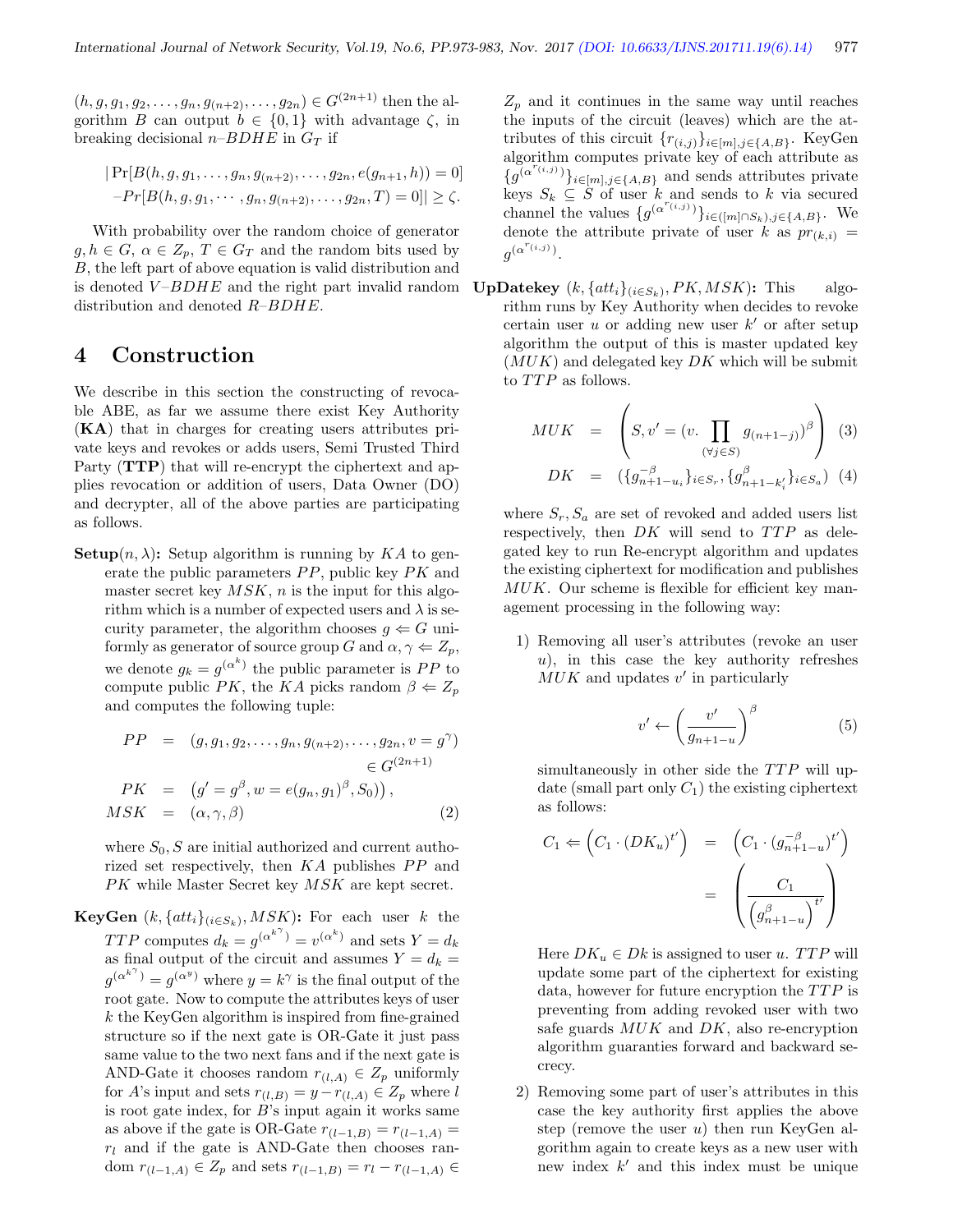$\prime$ 

 $k' \notin S$  and for allowing the new user k' to decrypt previous ciphertext update some part of ciphertext as follows:

$$
C_1 \Leftarrow \left(C_1 \cdot (DK)^{t'}\right) = C_1 \cdot \left(g_{n+1-k'}^{\beta} \cdot g_{n+1-u}^{-\beta}\right)^{t'}
$$

$$
= C_1 \cdot \left(\frac{g_{n+1-k'}^{\beta}}{g_{n+1-u}^{\beta}}\right)^{t'}
$$

- 3) For adding a new user the key authority runs KeyGen algorithm for obtaining attributes private keys and submits the keys through secure channel.
- Encrypt $(M, PK, MUK)$ : Data owner intends to encrypt the data before outsourced in the  $T T P$  environment, starts by chooses random  $t \in Z_p$  uniformly, and inputs the plaintext  $M \in G_T$  then computes

$$
CT = (C_0, C_1, C_2) = (g'^t, (v')^t, M.(w)^t)
$$
 (6)

 $\mathbf{Re\text{-}encrypt}(CT, PK, PP, MUK):$  This algorithm runs by  $TTP$  after receiving the ciphertext this step can assist to revoke the expired user u or adds new user  $k'$ to the scheme where  $u, k'$  are the index of revoke and added user respectively. Then the  $TTP$  will select randomly  $t' \in Z_p$  and recomputes the ciphertext:

$$
C_1 \leftarrow (C_1 \cdot v^{t'}) = v^{t'} \cdot v^{t'} = v'^{(t+t')} \qquad (7)
$$

$$
C_2 \leftarrow (C_2 \cdot w^{t'})
$$

Note that there are difference between the authorized current set S which were chosen to compute  $v'$  and the authorized initial set  $S_0$ , so S is used to re-encryption whereas  $S_0$  is used for encryption, is obviously to notice that the exponent of ciphertext  $t$ is shifted to  $t + t'$  with this algorithm as follows.

$$
C_0 = g'^t, C_3 = g'^{t'}.
$$
 (8)

From above we realize no changing in  $C_0$  and  $TTP$ added new part the ciphertext  $C_3$ 

$$
C_1 = \left( v. \prod_{(\forall j \in S_0)} g_{(n+1-j)} \right)^{\beta \cdot t}
$$

$$
\cdot \left( v. \prod_{(\forall j \in S)} g_{(n+1-j)} \right)^{\beta \cdot t'}
$$

$$
C_2 = \left( C_2 \cdot w^{t'} \right) = \left( M \cdot w^{t} \cdot w^{t'} \right) = \left( M \cdot w^{t+t'} \right).
$$

We emphasize this algorithm is run once so will not effect the performance of scheme.

**Decrypt**( $CT, k, \{pr_{k,i}\}, PP, MUK)$ : If the decrypter k has enough attribute's private keys that can fulfill the circuit's requirement, then user  $k$  is capable

to compose  $d_k$  and decrypts the ciphertext  $CT =$  $(C_0, C_1, C_2)$  according to the ABE circuit, the decrypter starts in reverse way beginning from the circuit's input (leaves) until final gate(root), at first  $k$ inputs the attributes private keys  $pr_{(k,i)} = g^{(\alpha^{r_{(i,j)}})}$ then if the gate is OR-Gate then chooses any one of A or B as input of the gates (leaves)

$$
\{y_{i+1} = g^{(\alpha^{r_{(i,A)}})} \circ r = g^{(\alpha^{r_{(i,B)}})}\}_{i \in ([m] \cap S_k)}
$$

where  $S_k$  is set of attributes belong to user k. Or the gate might be AND-Gate, then multiply the two inputs as

$$
\begin{array}{rcl} \{y_{i+1} & = & g^{(\alpha^{r_{(i,A)}})} \times g^{(\alpha^{r_{(i,B)}})} \\ & = & g^{(\alpha^{r_{(i,A)}}) + (\alpha^{r_{(i,B)}})}\}_{i \in ([m] \cap S_k)} \end{array}
$$

for remaining gates acts in same way namely for OR-Gate:

$$
\begin{aligned} \{y_{i+1} &= y_{(i,A)} = g^{(\alpha^{r_{(i,A)}})} \text{ or} \\ &= y_{(i,B)} = g^{(\alpha^{r_{(i,B)}})}\}_{\forall i \in \{(m+1), \dots, (l-1)\}} \end{aligned}
$$

and for AND-Gate the decrypter follows the circuit rules and computes:

$$
\begin{aligned} \{ y_{i+1} &= y_{(i,A)} \times y_{(i,B)} \\ &= g^{(\alpha^{r_{(i,A)}})} \times g^{(\alpha^{r_{(i,B)}})} \\ &= g^{(\alpha^{r_{(i,A)}+r_{(i,B)}})} \} \forall i \in \{ (m+1), \dots, (l-1) \} \end{aligned}
$$

until reaches final gate  $Y = g^{\alpha^y} = g^{(\alpha^{(k^{\gamma})})} = d_k$ . Hence decrypter gets  $d_k$ .

This above steps run once and not in each decryption processing and decrypter will store  $d_k$  in secure place, then to decrypt CT which has been re-encrypted with TTP:

$$
T = \frac{e(g_k, C_1)}{e(d_k \cdot \prod_{j \in S_0, j \neq k} g_{n+1-j+k}, C_0)}
$$

$$
\times \frac{1}{e(d_k \cdot \prod_{j \in S, j \neq k} g_{n+1-j+k}, C_3)}
$$

Recall the ciphertext CT is composed from:

$$
C_0 = g^{\beta(t)},
$$
  
\n
$$
C_1 = \left(v \cdot \prod_{(\forall j \in S_0)} g_{(n+1-j)}\right)^{\beta \cdot t} \cdot \left(v \cdot \prod_{(\forall j \in S)} g_{(n+1-j)}\right)^{\beta \cdot t'}
$$
  
\n
$$
C_2 = M \cdot e(g_{n+1}, g)^{\beta \cdot t} \cdot e(g_{n+1}, g)^{\beta \cdot t'} \cdot C_3 = g^{t'}
$$

First we reduce the numerator of decryption equation:

$$
T = \frac{e\left(g_k, \left(v, \prod_{(\forall j \in S_0)} g_{(n+1-j)}\right)^{\beta \cdot t}\right)}{e\left(d_k \cdot \prod_{j \in S_0, j \neq k} g_{n+1-j+k}, C_0\right)}
$$

$$
\times \frac{e\left(g_k, \left(v, \prod_{(\forall j \in S)} g_{(n+1-j)}\right)^{\beta \cdot t'}\right)}{e\left(d_k \cdot \prod_{j \in S, j \neq k} g_{n+1-j+k}, C_3\right)}
$$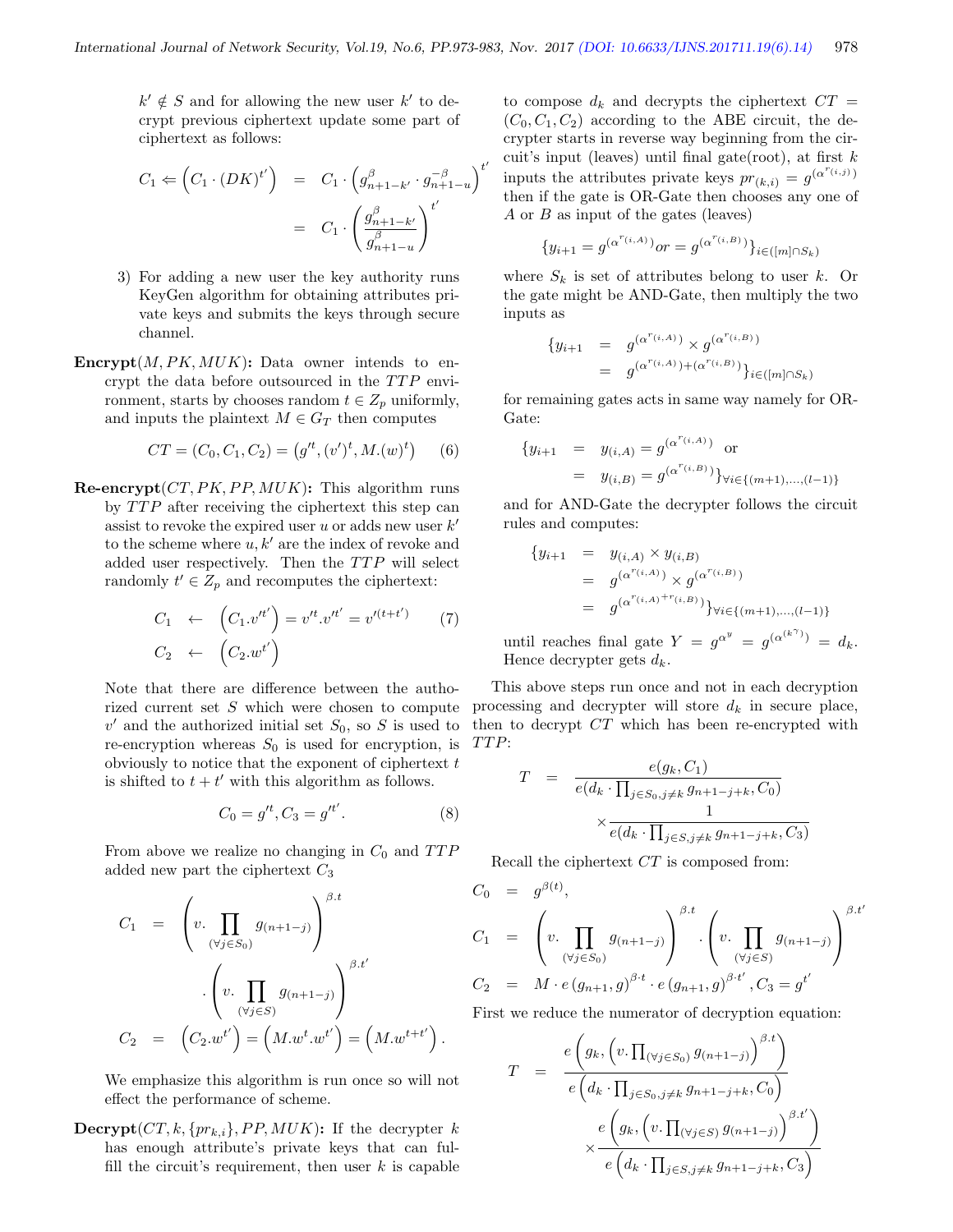$$
= \frac{e(g_k, g_{n+1-k}^{\beta \cdot t}) \cdot e(g_k, (v, \prod_{(\forall j \in S_0, j \neq k} g_{(n+1-j)})^{\beta \cdot t})}{e(g_k, (v, \prod_{(\forall j \in S)} g_{(n+1-j+k}, C_0))} \times \frac{e(g_k, (v, \prod_{(\forall j \in S)} g_{(n+1-j+k}, C_0))}{e(g_k, \prod_{j \in S, j \neq k} g_{n+1-j+k}, C_3)}
$$
\n
$$
= \frac{e(g, g_{n+1})^{\beta \cdot t} \cdot e(g_k, (v, \prod_{(\forall j \in S_0, j \neq k} g_{(n+1-j+k)})^{\beta \cdot t})}{e(g_k, \prod_{j \in S_0, j \neq k} g_{n+1-j+k}, g^{\beta \cdot t})} \times \frac{e(g_k, (v, \prod_{(\forall j \in S)} g_{(n+1-j)})^{\beta \cdot t})}{e(g_k, \prod_{j \in S, j \neq k} g_{n+1-j+k}, g^{\beta \cdot t})}
$$
\n
$$
= \frac{e(g, g_{n+1})^{\beta \cdot t} \cdot e(g_k, (v, \prod_{(\forall j \in S_0, j \neq k} g_{n+1-j}, g_k)^{\beta \cdot t}}{e(g_j \cdot \prod_{j \in S_0, j \neq k} g_{n+1-j}, g_k)^{\beta \cdot t}}
$$
\n
$$
\times \frac{e(g_k, (v, \prod_{(\forall j \in S)} g_{(n+1-j)})^{\beta \cdot t'}}{e(g_k, \prod_{(\forall j \in S, j \neq k} g_{n+1-j}, g_k)^{\beta \cdot t'}}
$$
\n
$$
= \frac{e(g, g_{n+1})^{\beta \cdot t} \cdot e(g_k, (v, \prod_{(\forall j \in S)} g_{(n+1-j)})^{\beta \cdot t'}}{e(v \cdot \prod_{j \in S, j \neq k} g_{n+1-j}, g_k)^{\beta \cdot t'}}
$$

The right part of equation will be reduce as same manner:

$$
T = (g, g_{n+1})^{\beta \cdot t} \cdot (g, g_{n+1})^{\beta \cdot t'}
$$

then the decrypter can obtain the plaintext by computes  $M = \frac{C_2}{T}$  in blow equation.

$$
M = \frac{C_2}{T} = \frac{M.e (g_{n+1}, g)^{\beta.t} . e (g_{n+1}, g)^{\beta.t'}}{e (g_{n+1}, g)^{\beta.t} . e (g_{n+1}, g)^{\beta.t'}}
$$

# 5 Security

In the following theorem we prove semantic security of the Bounded R-ABE scheme assuming the hardness of the (Decisional) n-BDHE assumption holds, which are:

**Theorem 1.** let G be bilinear group of order p where p is prime and  $n > 1$  our proposed Bounded R-ABE scheme is  $(n)$  semantically secure if the decision n-BDHE assumption holds in  $G_T$ .

*Proof.* Assuming there exists  $PPT$  adversary algorithm A that can breakdown our scheme with advantage  $AdvBRABE(A, n) > \zeta$  in time t, also there exist algorithm B has advantage  $\zeta$  to break n-BDHE problem in  $G_T$ , B calls algorithm A which selects the set S of users that A wishes to be challenged on.

**Setup:** B selects the initial authorized set  $S_0$ , current set  $S_c$ , chooses randomly  $g, \alpha, \gamma, \beta \in Z_p$ , then computes  $PP$  and publishes the public keys  $PK$ as  $PP = (g, g_1, g_2, \ldots, g_n, g_{(n+2)}, \ldots, g_{2n}, v = g$ .  $\left(\prod_{j\in S_c} g_{n+1-j}\right)^{-1}$ , where  $PK = (g' = g^{\beta}, w =$  $e(g_n,g_1)^\beta,S_0))$  hence  $g,\alpha,\beta,\gamma$  were chosen randomly then  $PK$  and  $PP$  have uniform distribution same as original scheme.  $MUK = (S_c, v')$  $\sqrt{ }$  $\bigvee^{\beta}$ 

where 
$$
v' = (v \cdot \prod_{j \in S} g_{n+1-j})^{\sim}
$$
 as in Equation (3).

- **Phase 1:** The adversary  $A$  asks the algorithm  $B$  in this phase for attribute's private keys of users  $S_q =$  ${q_1, q_2, \ldots, q_r}$  recall that there are two possible scenarios:
	- 1) Recall case1 when the user's index is not in authorized set  $S_0$  such that  $\forall i \ q_i \in S_q$  and  $q_i \notin S_0$ , and each attributes  $\{att_i\}$  of user k satisfied the access circuit  $C({\{att_i\}}_{i\in k}) = true$ . In this case the algorithm  $B$  computes:

$$
d_k = g_k \cdot \left( \prod_{j \in S_c} g_{n+1-j+k} \right)^{-1}
$$
  
= 
$$
\left( g \cdot \left( \prod_{j \in S_c} g_{n+1-j+k} \right)^{-1} \right)^{\alpha^k}
$$
  
= 
$$
v^{\alpha^k}
$$

Challenger B sets  $y =$  $k^{\gamma}$ then follows fine-grained tree to compute  ${r_{(i,j)}}\big\}_{i\in Att_k, k\notin S, j\in\{A,B\}}$  similar to original scheme and then responds to A With attributes private keys  $\left\{pr_{(k,i)} = g^{(\alpha^{r_{(i,j)}})}\right\}$  $i∈Att_k,j∈{A,B}$ such that:

$$
C\left(\left\{pr_{(k,i)}=g^{(\alpha^{r_{(i,j)}})}\right\}_{i\in Att_k,j\in\{A,B\}}\right)=true
$$

Note that the output for root node is  $output(node_1) = d_k.$ 

2) In other hand for Case 2 when A is asking for the user  $k \in S_q$  belonged to authorized sets  $k \in S_0$ and he/she has been revoked  $k \in S_r$ . Also user k satisfied the access circuit  $C({\lbrace att_i \rbrace}_{i\in k}) = true$ . Then  ${\cal B}$  will update  $MUK.$ 

Then B continues in computing the attribute private keys as in case1.

Challenge: After adversary A finished from the query phase then will submit to  $B$  two equal random messages  $m_0, m_1$  where  $|m_0| = |m_1|$ , so B choses  $\beta \in Z_p$ and toes fair coin  $b \in \{0,1\}$  to select one message, then  $B$  will simulate the running of encrypt and re-encrypt algorithms sequentially on the message  $CT = Re - Encrypt(encryption_b)$ , while picks random value for  $CT_{1-b} \in G_T$  and computes  $C_{2,b} =$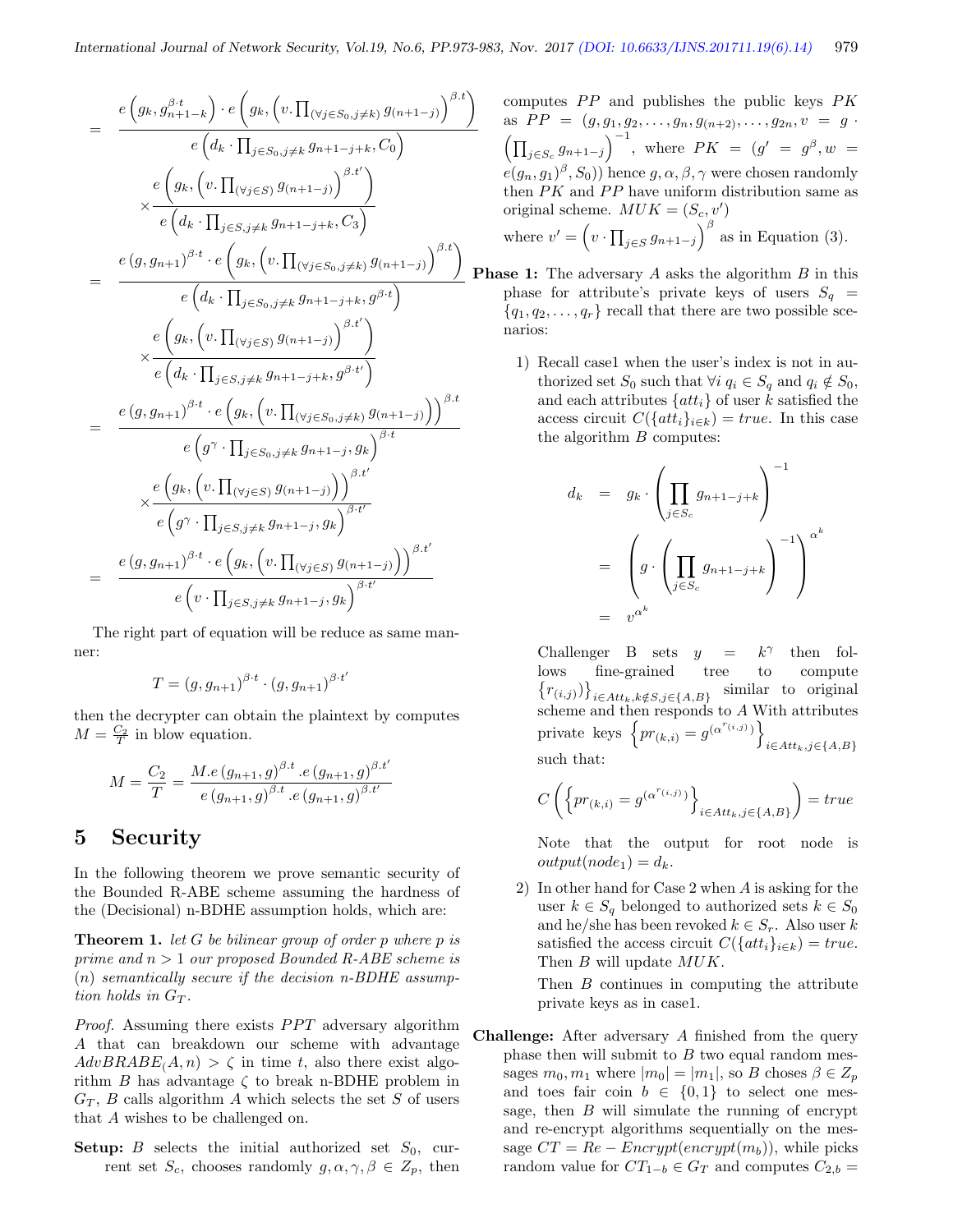$\Box$ 

 $m_b \cdot e(g_{n+1}, h)$  WOLOG:  $\sqrt{ }$  $\int$  $\mathcal{L}$  $C_{2,1-b} \in G_T$ if ciphertext is chosen randomly(invalid))  $C_{2,b} = m_b \cdot e(g_{n+1}, h)$  is valid n-BDHE.

where  $h = g^{\beta(t+t')}$  for the remaining ciphertext, B computes  $C_1$  similar to the real scheme as in Equation (7) recall  $C_1 = v'^{(t'+t)}$  and from the simulated value  $v'$  as in Equation (7) then  $C_1$  is computed as follows:

$$
C_1 = (v')^{(t+t')}
$$
  
\n
$$
= \left(v \cdot \prod_{j \in S_c} g_{n+1-j}\right)^{\beta(t+t')}
$$
  
\n
$$
= \left(g \cdot \left(\prod_{j \in S_c} g_{n+1-j}\right)^{-1} \cdot \prod_{j \in S_c} g_{n+1-j}\right)^{\beta(t+t')}
$$
  
\n
$$
= g^{\beta(t+t')}.
$$
  
\n
$$
= h.
$$

For other part of the ciphertext  $C_0 = g'^t = g^{\beta \cdot t}$ ,  $C_3 =$  $g^{\beta t'}$  from Equation (8), then the algorithm B will submit the challenging ciphertext  $CT$  to  $A$  where  $CT = (C_0, C_1, C_{2,0}, C_{2,1}, C_3).$ 

- **Phase 2:** The game between A and B will play identically as in phase1 with same restrictions.
- Guess: Eventually the Algorithm  $A$  submits out  $b'$  guessing of the challenging ciphertext if  $b' = b$  then B outs 0 showing that  $T = C_{2,b} \div m_b = m_b$ .  $e(g_{n+1}, h) \div (m_b) = e(g_{n+1}, h)$ , else B outs 1 and that refers  $T$  is chosen randomly in  $G_T$ , Note that  $|Pr[B(h, g, g_1, \ldots, g_n, g_{(n+2)}, \ldots, g_{2n}, e(g_{(n+1)}, h))] =$  $0] - Pr[B(h, g, g_1, ., g_n, g_{n+2}, . . ., g_{2n}, T) = 0]| \ge \zeta,$ is same to (Decisional)n-BDHE assumption and that is the proof of Theorem 1.

6 Implementation and Result

This section examines the system performance and tests the computations complexities, also we resolve the problem of complexity increasing significantly with number of users by applying powerful tool of pre-computation method.

#### 6.1 Enhancing Performance

The proposed scheme has a dramatic increase of computation when KA is updating the keys or during user is decrypting the ciphertext which they need to multiply

about  $|S_0| + |S|$  times for every process and that consumes the resources especially on the users's side which are limited resources, so to overcome this problem we implement cached algorithm in both side without impacts the security, following equations shows the caching steps as:

- 1) When MUK is updated KA runs Up-DateKey algorithm obtaining  $(S, v' = (v, \prod_{(\forall j \in S)} g_{(n+1-j)})^{\beta})$  to reduce the  $MUK$  = overhead multiplication KA can pre-compute  $v' = \left(v, \prod_{(\forall j \in S)} g_{(n+1-j)}\right)^{\beta}$  and stores v' in cache memory so the  $MUK$  will reconstruct from  $v'$  and if the  $kA$  intends to add new user  $k'$  in this case will update only  $v' = v'.g^{\beta}_{(n+1-k')}$ , and in case of revoking existing user u then  $v' = v'/g^{\beta}_{(n+1-k)}$ , this will lead efficient calculation for  $MUK$  and reduces the computation cost from  $O(|S|)$  to  $O(1)$  for each time we run UpDateKey.
- 2) When decrypter user aims to decrypt some ciphertext according to decryption algorithm.

$$
T = \frac{e(g_k, C_1)}{e\left(d_k \cdot \prod_{j \in S_0, j \neq k} g_{n+1-j+k}, C_0\right)}
$$

$$
\times \frac{1}{e\left(d_k \cdot \prod_{j \in S, j \neq k} g_{n+1-j+k}, C_3\right)}
$$

There exit overhead computation on the client side who also has limited resource so this calculation can consume huge part from decrypter resources, again to handle this problem we apply caching algorithm by the client k as pre-computing parameter.

$$
z_1 = \prod_{j \in S_0, j \neq k} g_{n+1-j+k},
$$
  

$$
z_2 = \prod_{j \in S, j \neq k} g_{n+1-j+k}
$$

and stores z in fast cache memory, then for each decryption process the client  $k$  computes:

$$
T = \frac{e(g_k, C_1)}{e(d_k \cdot z_1, C_0)} \times \frac{1}{e(d_k \cdot z_2, C_3)}
$$

which again minimizes the overhead computing from  $O(|S_0| + |S|)$  to  $O(1)$ ).

3) There also overhead computation and communication between the  $KA$  and  $TTP$  when is sending the delegated keys  $DK$ , suppose there are many users were wanted to revoke and adds so each time KA sends:

$$
DK = (\{g_{n+1-u_i}^{-\beta}\}_{i \in S_r}, \{g_{n+1-k_i'}^{\beta}\}_{i \in S_a}),
$$

so we need about  $O(|S_a| + S_r)$  iterations for computation and communication in both side (KA and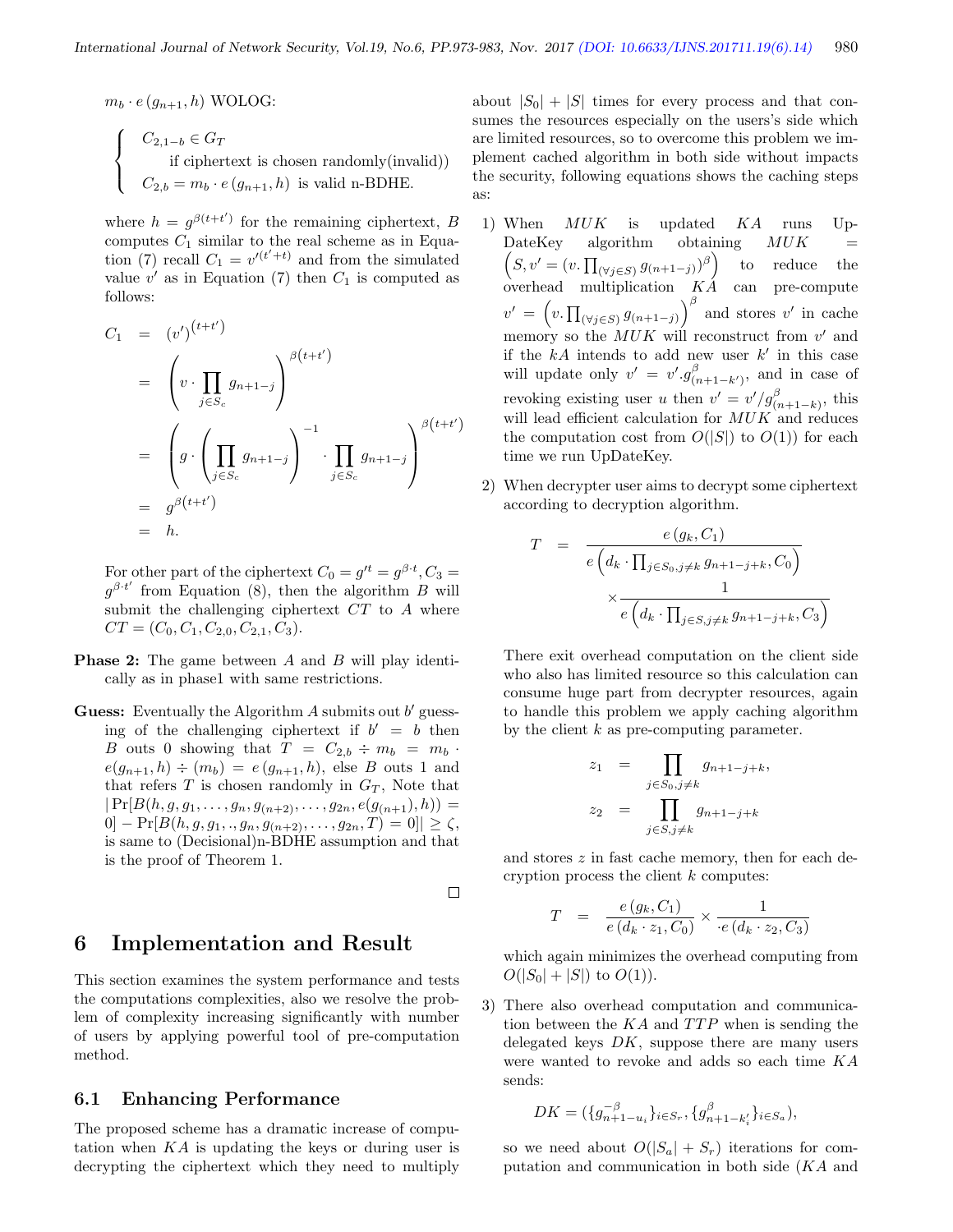

(e) Algorithms complexity vs users with caching algorithm

Figure 2: Comparison of computational efficiency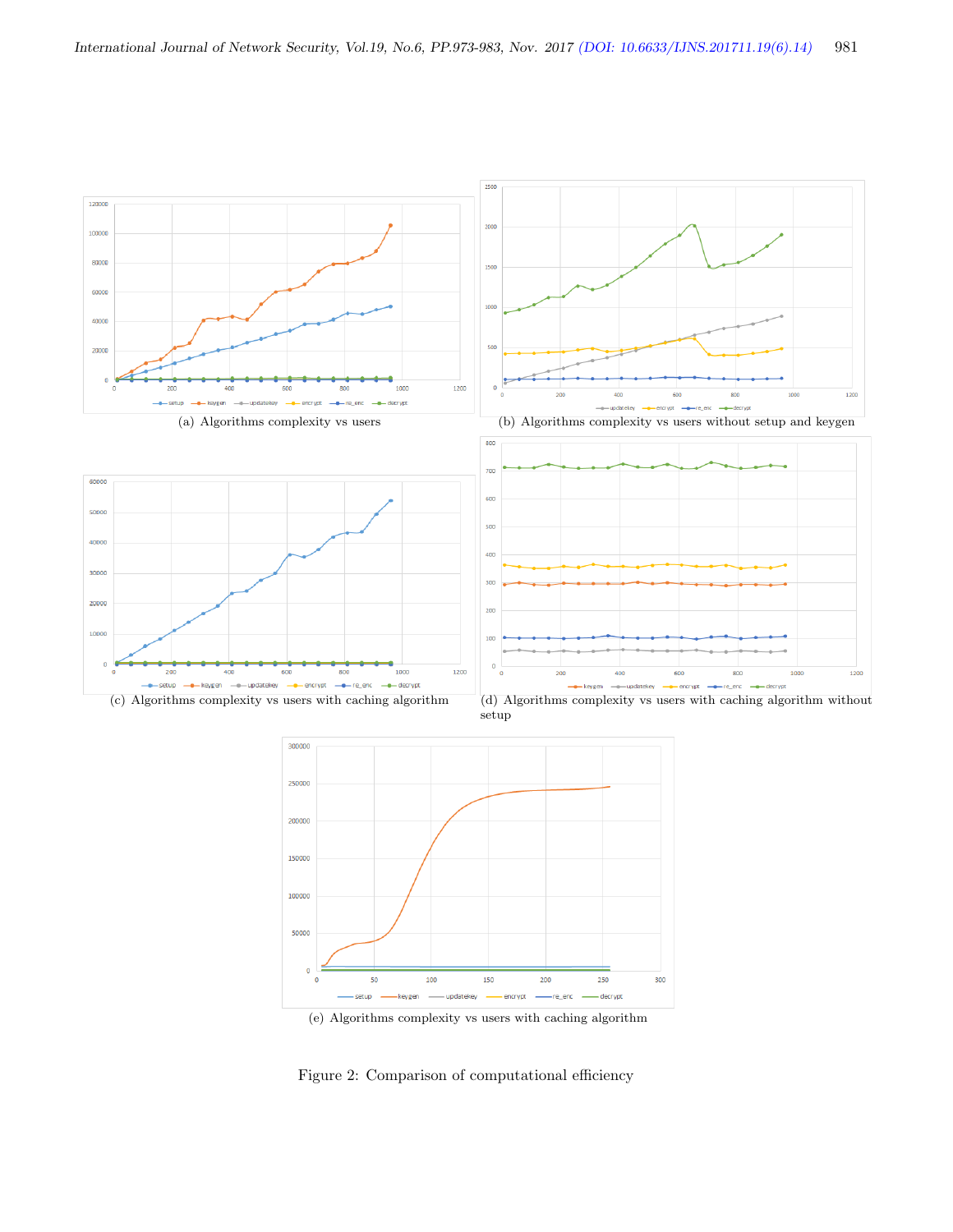$TTP$ ) and that can be reduced by mixing all in one:

$$
DK = \left(\prod_{i \in S_r} g_{n+1-u_i} \cdot \prod_{i \in S_a} g_{n+1-k'_i}\right)^{\beta}
$$

#### 6.2 Implementation

We demonstrate the proposed scheme and analyze the performance, we uses the useful MIRACLE library and runs under visual stdio 2012 C++ platform [12].

Figure a shows the growing of users affections only with setup, keygen, updatekey and decrypt (small affections). In figure b setup and keygen were hidden to presents there small correlation in decryption process.

Figure c shows the enhancing of system and powerful reduction of algorithms's complexity when we apply caching algorithm and that leads most of algorithms are running in few computation cost except setup algorithm, the setup algorithm is committed in figure d and is clear that all algorithms are running independently from number of users with low cost.

Setup algorithm is effected only with increasing exponentially with number of attributes as in figure e, whereas the remained algorithms are not effected.

# 7 Conclusion

We could be concluded that R-ABE with bounded ciphertext has short ciphertext and private keys in addition low computations complexity in both sides client users (encrypter and decrypter) and could be operated in limited resources environment, also we overcome the updating private keys problem, and we avoid the obstacle of stateless problem. The open problem to reduce the large size of the public keys and in our future work also we will intend to design multi key authorities R-ABE.

# Acknowledgments

This work was supported by National Natural Science Foundation of China under Grant No 61370026 and the National High Technology Research and Development Program of China (863) under Grant 2015AA016007, the Major International (Regional) Joint Research Project of China National Science Foundation under grant No.61520106007 and the science and technology foundation of Sichuan Province under Grant 2014GZ0109.

# References

- [1] B. Alexandra, G. Vipul, and K. Virendra, "Identitybased encryption with efficient revocation," in Proceedings of the 15th ACM Conference on Computer [17] M. Silvio, and Communications Security, pp. 417–426, 2008.
- [2] S. Amit and W. Brent, "Fuzzy identity-based encryption," in Advances in Cryptology (EURO-CRYPT'05), pp. 457–473, 2005.
- [3] S. Amit, S. Hakan, and W. Brent, "Dynamic credentials and ciphertext delegation for attributebased encryption," in Advances in Cryptology  $(CRYPTO'12)$ , pp. 199-217, 2012.
- [4] N. Dalit, N. Oni, and L. Jeff, "Revocation and tracing schemes for stateless receivers," in Advances in Cryptology (CRYPTO'01), pp. 41–62. Springer, 2001.
- [5] B. Dan, G. Craig, and W. Brent, "Collusion resistant broadcast encryption with short ciphertexts and private keys," in Advances in Cryptology  $(CRYPTO'05)$ , pp. 258-275, 2005.
- [6] B. Dan and K. Jonathan, "Improved efficiency for cca-secure cryptosystems built using identity-based encryption," in Topics in Cryptology (CT-RSA'05), pp. 87–103, 2005.
- [7] B. Dan and F. Matt, "Identity-based encryption from the weil pairing," in Advances in Cryptology  $(CRYPTO'01)$ , pp. 213-229, 2001.
- [8] L. David and S. Thomas, "Attribute-based broadcast encryption scheme made efficient," in Progress in Cryptology  $(AFRICACRYPT'08)$ , pp. 325–342, 2008.
- [9] Z. Fengli, L. Qinyi, and X. Hu, "Efficient revocable key-policy attribute based encryption with full security," in IEEE Eighth International Conference on Computational Intelligence and Security (CIS'12), pp. 477–481, 2012.
- [10] C. Hui and D. Robert, "Revocable and decentralized attribute-based encryption," The Computer Journal, vol. 59, no. 8, pp. 1220–1235, 2016.
- [11] H. Junbeom and N. Dong, "Attribute-based access control with efficient revocation in data outsourcing systems," IEEE Transactions on Parallel and Distributed Systems, vol. 22, no. 7, pp. 1214–1221, 2011.
- [12] MIRACL, Users Manual Shamus Software Ltd, No. 4 Foster Place North, Aug. 2006. (http://docs. miracl.com)
- [13] A. Nuttapong and I. Hideki, "Attribute-based encryption supporting direct/indirect revocation modes," in Cryptography and Coding, pp. 278–300, 2009.
- [14] A. Nuttapong and I. Hideki, "Conjunctive broadcast and attribute-based encryption," in Pairing-Based Cryptography (Pairing'09), pp. 248–265, 2009.
- [15] A. Nuttapong, H. Javier, L. Abien, L. Benoît, D. Panafieu, and R. Carla, "Attribute-based encryption schemes with constant-size ciphertexts," Theoretical Computer Science, vol. 422, pp. 15–38, 2012.
- [16] D. Pratish, D. Ratna, and M. Sourav, "Adaptively secure unrestricted attribute-based encryption with subset difference revocation in bilinear groups of prime order," in International Conference on Cryptology in Africa, pp. 325–345, 2016.
- [17] M. Silvio, "Efficient certificate revocation," US Patent 6,487,658, Nov. 26 2002.
- [18] A. William, L. Sachin, and O. Rafail, "Fast digital identity revocation," in Advances in Cryptology  $(CRYPTO'98)$ , pp. 137–152, 1998.